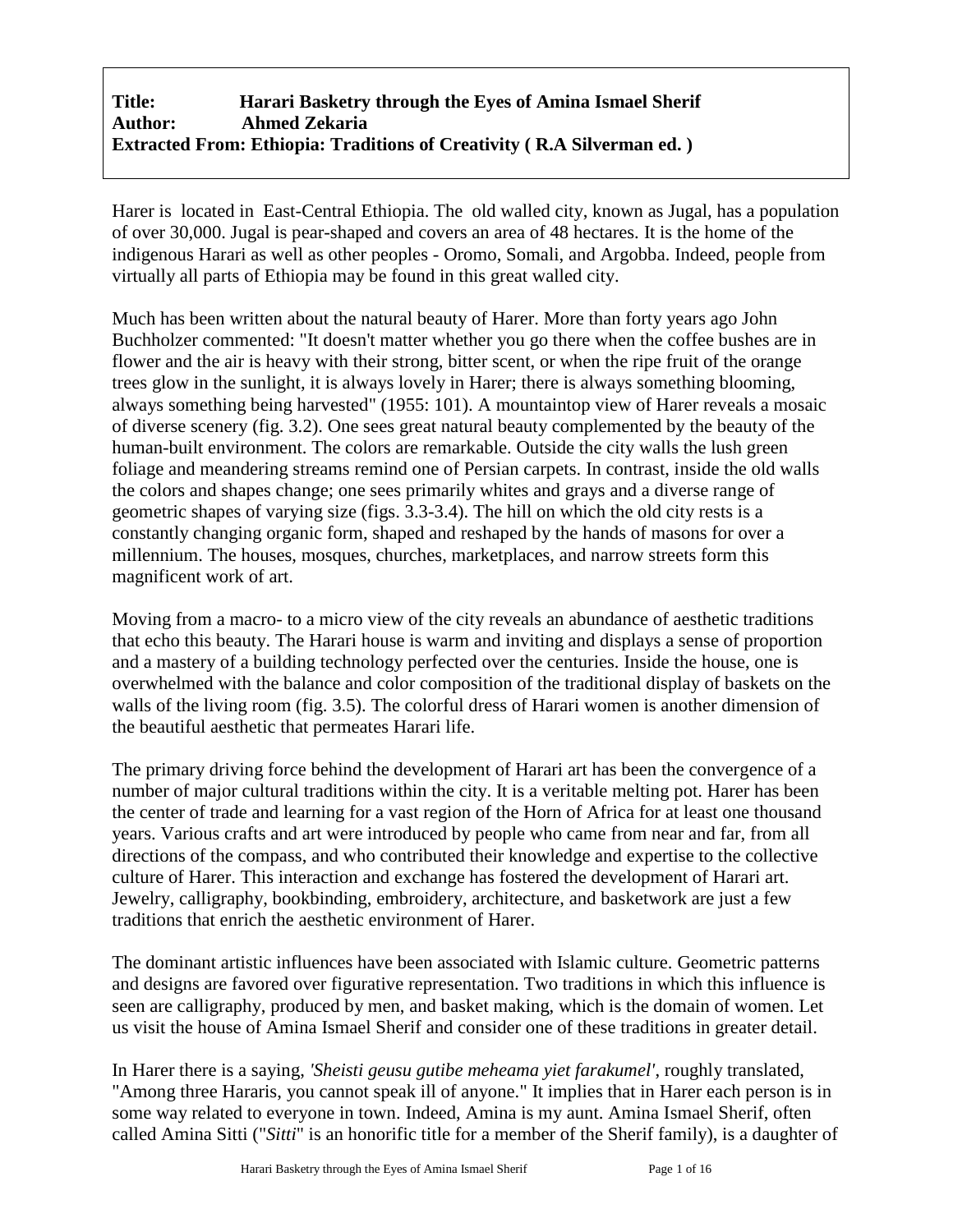Harer, born around 1940 (fig. 3.1). Her father (and my maternal grandfather) was Ismael Sherif, and her mother was Khadija Muhammed Wubir. Amina was raised alone, her mother's only daughter. Unfortunately, Khadija lost her eyesight, and Amina, while still a young woman, shouldered the responsibility of caring for her. This contributed both directly and indirectly toward her becoming a professional basket maker, for she was forced to stay in the house to care for her mother and therefore had more time to devote to weaving baskets. Amina lost her husband in 1990. Fortunately, two of her five daughters are married. One of the married daughters and an unmarried daughter are living abroad. In 1993, two daughters, Munira and Maria, were still residing with Amina.

Amina is not an unusual Harari woman. She is a member of an afoocha (a community association), has no special role in the community, tends her house, and supports herself and her daughters by producing baskets for sale. Her daughters who live abroad occasionally send gifts to help support the household. Amina and her daughters are playing an important role in sustaining the art of basket making in Harer. Even her daughter living in Australia has not abandoned basket making - Amina sends her the necessary raw materials from Harer.

Basket making is an ancient art found in many societies throughout the world. Nevertheless, every basket tradition has its unique dimensions and not all traditions share equal weight in the realm of art appreciation. Many who have visited Harer have appreciated the beautiful baskets that the city's women have produced for centuries (see, e.g., Hecht 1992). Today, the famous baskets of Harer are one of the old walled city's major tourist attractions. Whether the baskets of Harer should be regarded as art or not is difficult to say. After all, "beauty is in the eye of the beholder," and it is up to the individual to define what is art and what is handicraft. This is not the place to deal with this complex issue, nor to criticize the West's use of a classification system that labels aesthetic objects as primitive, low and high art, or handicraft. Suffice it to say that there is great beauty in Harari baskets and they are aesthetic objects that deserve careful study.

The Harari basket, however, is far more than a beautiful object to be purchased by tourists and studied by art historians. It is a sign of identity loaded with social and cultural meaning. The Harari basket may be studied in both a physical and a symbolic context. In her analysis of Harari basketry Hecht (1992: 11-12) offers a hierarchical list of the significance baskets hold in Harari society. Here I paraphrase the various functions she enumerates:

1. Baskets are a symbol of identity for women.

2. They are a symbol of Harari women's sphere of life. Men have nothing to do with baskets or basketwork,[1] and although baskets may be handed from mother to daughter, they are not referred to in a will.

3. They demonstrate that luxury is affordable (without being ostentatious); they reveal a refined aesthetic sensibility on the part of the owners, as evidenced by owning many delicate baskets of the same type and same decoration.

4. They have decorative value and demonstrate that the housewife knows how to properly configure baskets following Harari conventions for basket display.

5. They serve distinctive functions in social activities, in particular, in the ceremonial exchange of gifts, especially food, during life cycle festivities.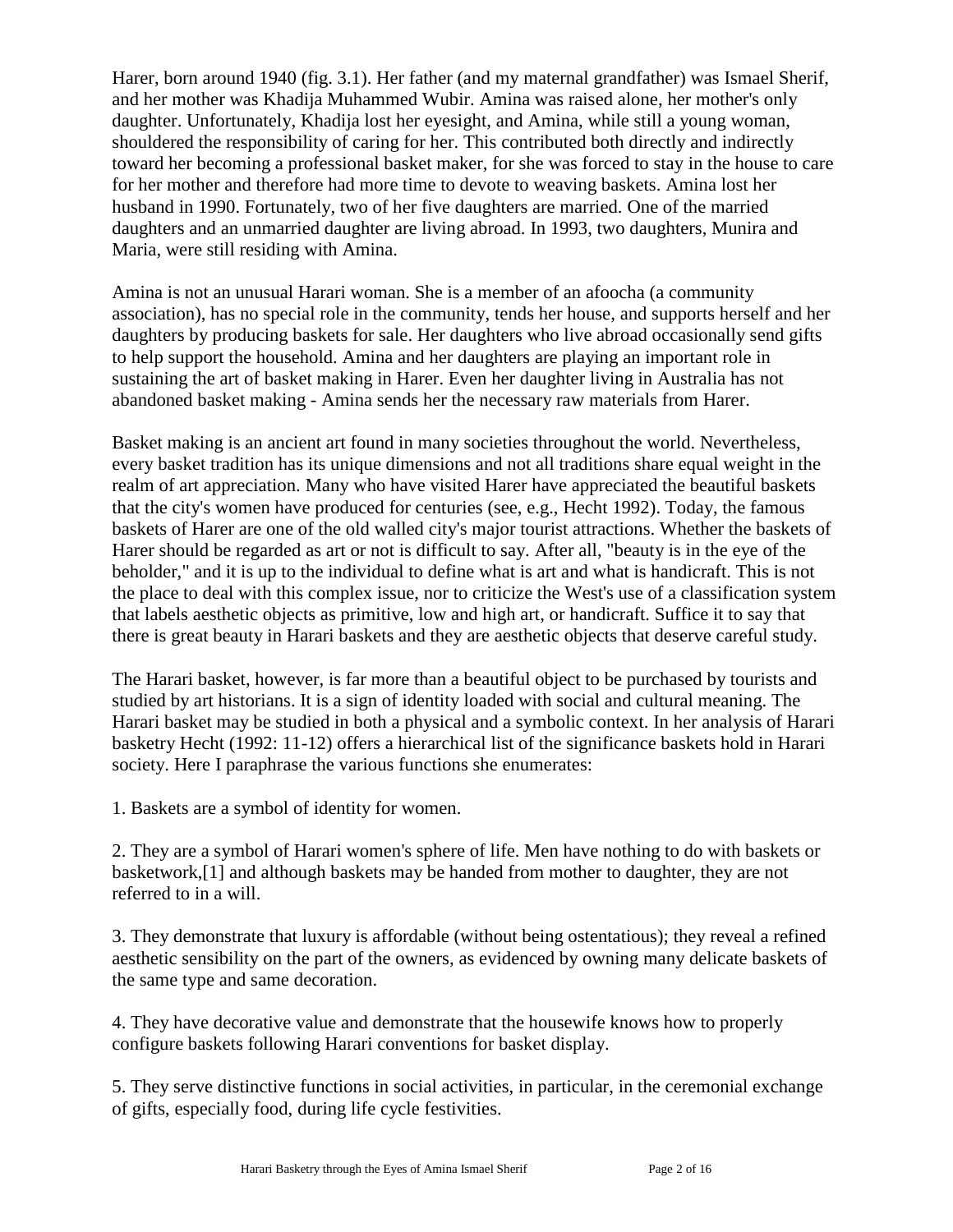6. They are objects of daily use.

Amina was kind enough to sit down with us for several hours in May 1993 to explain the basics of basket making: how one acquires the materials that are used in fabricating baskets, the technique of dyeing the fiber, the different types of baskets, and the functional, decorative, and symbolic meaning of baskets in Harari society. She also provided some interesting insights into new trends in the local and the international basket market.

The learning process for basket making is part of the female's world. It is a female-specific tradition in Harari society. This, of course, does not exclude men from using baskets. Indeed, there used to be a special basket called aw moot, "father's basket," produced for a bridegroom to be carried around with him when visiting his relatives.[2]

I find Hecht's view that baskets are exclusively the domain of women too narrow. Amina told us about an incident that occurred at a wedding she attended in Dire Dawa that demonstrates this point.[3] The wedding ceremony went well, without any hindrance. Afterward, the bridegroom, following tradition, escorted his bride from her family's home. All was fine until he learned that some important objects were missing: when they reached their new home, he discovered that his bride had not brought any basketwork with her. This omission was taken as an unforgivable offense and eventually led to the dissolution of their marriage. I have observed similar incidents in the Harari community in Addis Ababa.

It is true that men do not interfere with the process of making baskets, but it seems that the symbolic value of baskets is an important element of male identity within the context of marriage. This is a deeply ingrained tradition in Harari society that may be difficult for an outsider to appreciate. Basketry is important for both men and women. The main differences pertain to the process of production and the frequency of symbolic usage. The basket's decorative and utilitarian functions are more or less the same for both husband and wife, but it has greater significance for women within the realm of rites of passage.

Formerly, daughters, at an early age, were encouraged by their mothers to train their hands how to weave baskets. Basket making used to be a lifelong skill learned in early childhood and practiced until old age by almost all Harari women, rich or poor. Traditionally, a girl's first basket was burned to ashes, and the ashes were rubbed on the girl's hands. This custom signified a transition to a more skilled level of basket making. Even today, daughters master the basic concepts of basket making before they join the *gelach*, a society of young women of similar age who live in the same neighborhood. This occurs at around the age of nine. The *gelach* meets at the home of one of its members, which is then known as a *mooy gaar*, or "house of work."

For every girl, Amina recalls, the daily routine started early in the morning when the cock crowed. First, she made breakfast for the family. After breakfast, she swept the whole compound, including the street in front of the house (Harer used to be very clean and one could always smell the fragrance of incense coming from every house). Then it was time to go to the farm. It was common for a Harari girl to be praised by the young men she encountered on her way to the farm. Their admiration was voiced at a distance and in song. Here are examples of a few verses recorded by Duri Mohammed (1955: 1 7) :

Tadarat wa, harir tafatlat wa marign malasayuw talabsat wa. Haramaya hemini dakiya kor mawardi malasayey. Dad has yasyheranal wa; aw saba gadamu kut yetfikranal wa.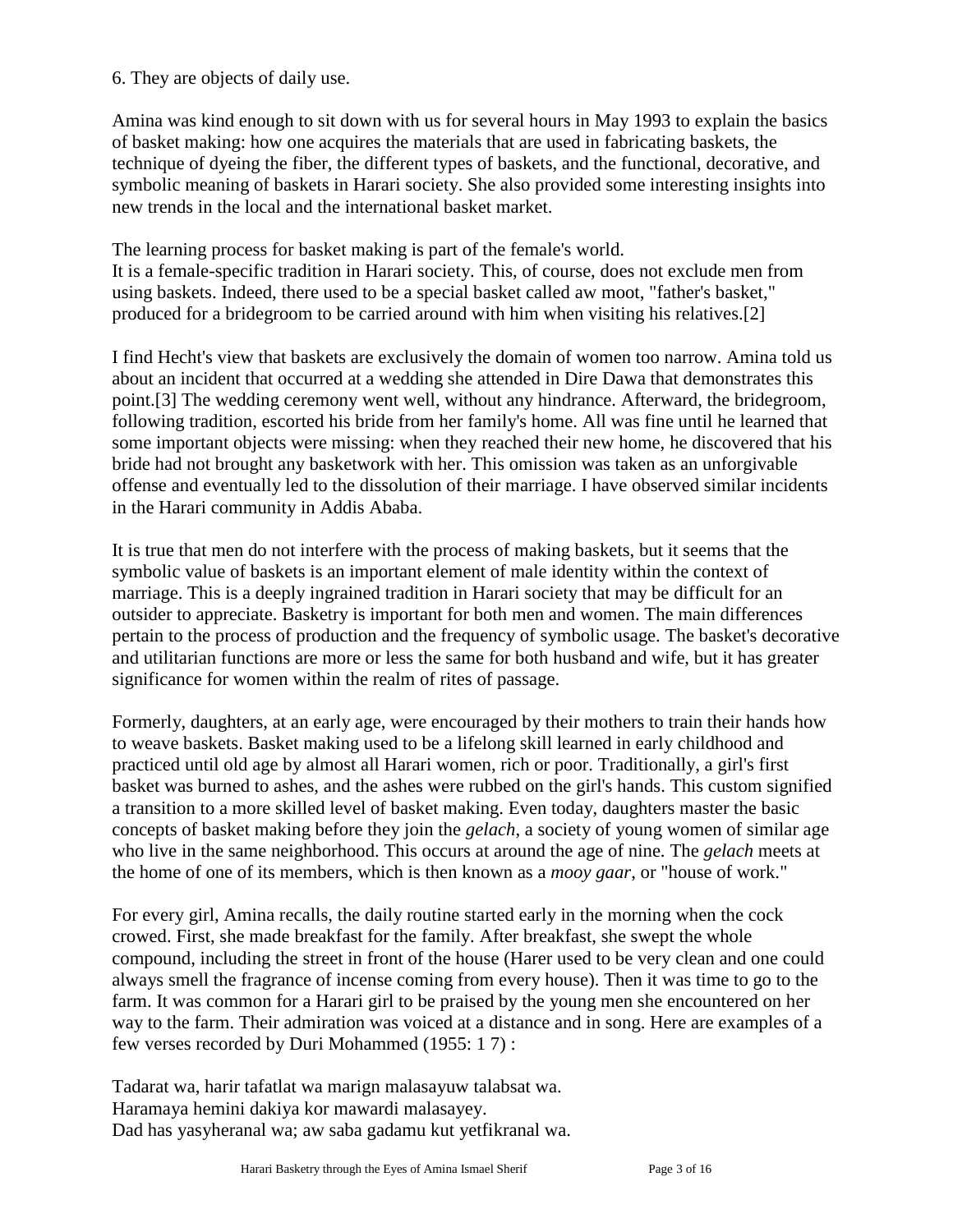At her loom she weaves silk, a coat for her lover. Her beauty is [like] one of the waterfowl on the lake of Haramaya. She is a rose. I am drunk on her love; I leap like the deer on the hills of Aw Shabo

She responded, either with friends or alone, to the love song with a gentle sweet voice, competing in the early morning with the songs of the birds.

Formerly, Harari women were economically independent. The urban-based farming community of Harer devised a system of liberating women from economic dominance by their husbands. Women acquired plots of farmland as part of their bride-price from the groom's family. This plot could be as small as one or two rows of ch'at trees. This arrangement gave Harari women a good deal of economic freedom and thus provided a stable economic foundation for the marriage. Every wife and her grown daughters had to visit the farm each day.[4] It was regarded as a bank from which a woman could withdraw some bundles of ch'at for the expenses of the day. On her way home from the farm she sold the ch'at for cash. She was back home by nine o'clock in the morning.

After taking a short rest, she joined her friends at the mooy gaar for most of the day. The members of the gelach spent their early years at the mooy gaar, which served as a training ground for Harari girls where they learned not only basketwork but also *hala mehal*, the important lessons associated with social etiquette. Many of the lessons have been encapsulated in proverbs. For instance, here is one that admonishes latecomers: *Zikedema zibedera zetehara zibereda*, meaning "One who comes on time succeeds while one who comes late freezes."

The value placed on friendships forged in the *mooy gaar* is expressed in different couplets. Amina sung a few of them as she nostalgically recalled her youth.

Geley ded lekehey. Sinet tetlimjinash wa. Moy garbe beley. Gar gebekhu girmakh hina geley.

My friend, you are my debt of love, You are my expert in art. In mooy gaar you are my friend. In wedding you are my best maid.

The atmosphere of the *mooy gaar* was warm and secure. Each member shared her knowledge to build up a strong collective experience. The young women often sat as a group working on baskets. Each brought her *agergera* (a type of straw used like thread for weaving), *migir* (a type of sturdy grass used for the core of the coil), and *qerma* (barley stalks used for wrapping the coil) (fig. 3.6). Every girl had to have her own

*wasfi,* or awl. In the center of the group they placed a small wooden bowl (today a small enamelware bowl is used) with water in it to soften the *qerma* and *agergera*. The bowl also served as a receptacle for receiving coins, a tradition known as *metarika mahallaq*. The coins were primarily collected from visitors, both male and female. Male visitors occasionally visited the moor gaar to observe and admire the basket making and for courting. During their visits they often commented on the quality of the baskets. The members of the gelach and their female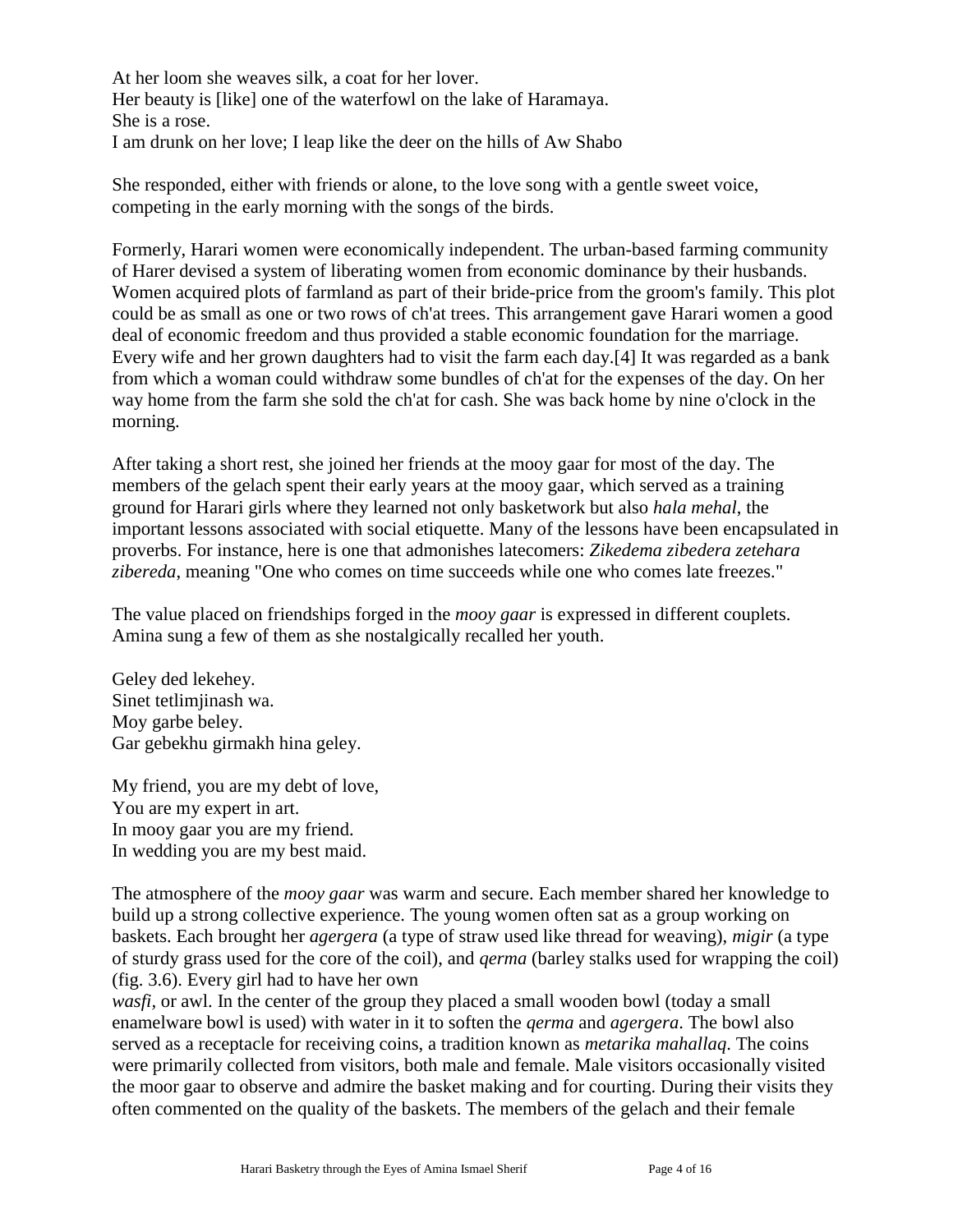visitors exchanged ideas for new techniques and designs, as well as more general news and views about their families and life in Harer.

Amina became lost in memories of her youth when we asked her about the availability of raw materials. She recalled that all her supplies were readily available in and around Harer except for the powder used in dyeing the fiber. The farmers used to grow *agergera* to serve as a dividing line between plots of land and to impede soil erosion. The *migir* grew wild outside the farming zone, and the *qerma* was collected after the barley harvest. Today, all are imported from different places. The *qerma* comes from the nearby Hakim Mountains, the *agergera* is transported from Jijiga, 120 kilometers to the east, and the *migir* comes from Addis Ababa. There are merchants in Harer who supply these raw materials. Population pressures and ecological changes have contributed to the scarcity of raw materials. And the scarcity of raw materials has been one of the factors contributing to the atrophy of the basket making tradition. In the past, everyone could collect their own grass for free from the farm, but now the cost of a small bundle varies from season to season, ranging from 2 to 5 *birr* and is affected by fluctuations in the cost of transportation. The awls, which are used to pierce holes between the coils while weaving the basket, are produced locally by a blacksmith.

The work space should be blessed with prayers praising Allah and his Prophet, Muhammedprayers learned at Qur'anic school while growing up.[6] Every girl had to repeat a specific prayer before starting to weave. Then the young women in the moor gaar could commence work on their baskets, meanwhile discussing current events and news of marriage engagements. When the group had had enough of current affairs, singing took its place. The group often sung together; sometimes two particularly good singers would exchange couplets praising Allah, his Prophet, and the *mooy gaar*. They also praised their friends in song, singing about their good qualities.

The work environment was lively, full of activities and enjoyment. Once a week, on Friday, the group bought grain with the coins they had collected in the water bowl and prepared *shuhum,* boiled grain. A straw was stuck at the center of the *shuhum*, so that everyone would learn table manners. Whoever made the straw fall over was obliged to contribute a certain amount of money to the water bowl.

The weaving of *bitt'i bitt'i*, a small flat basket, is the beginning of a long journey to acquire expertise in basket making. The first stage involves only natural, undyed grass. After mastering the weaving process, one gradually learns to manipulate *qeeha t'ey*, "red and black," a term used for dyed grass, to produce a wide range of complex patterns and designs.

Initially, everyone had to buy from individuals who prepared dyed *agergera* and *qerma*. Amina remembered "the good old days" when mothers used to share their dyed grass with their daughters in exchange for the service of splitting *agergera*. Both natural and artificial powdered colors are still essential components for the making of dyes. The most commonly used colors include *qeeh* (red), *wariiq* (green), *hurdi* (yellow), and *t'ey* (black). These are called *gerengi*, Harari colors, whereas pink and orange are considered tourist colors. The essential ingredients are plants, such as *hurdi inchi* (yellow spice); imported powdered dyes; water; and lemon juice. The dyeing process involves dissolving the natural plant material or the powder in boiling water and then soaking the *agergera* and *qerma* in the solution. Lemon juice is added to set the color.

Color dyeing requires special skill. It is not something any basket maker can do. Although the technique of dyeing may seem easy, it is an intricate process requiring careful timing and measurement of ingredients. Every dyer has her own way of producing dyed grass. Most of the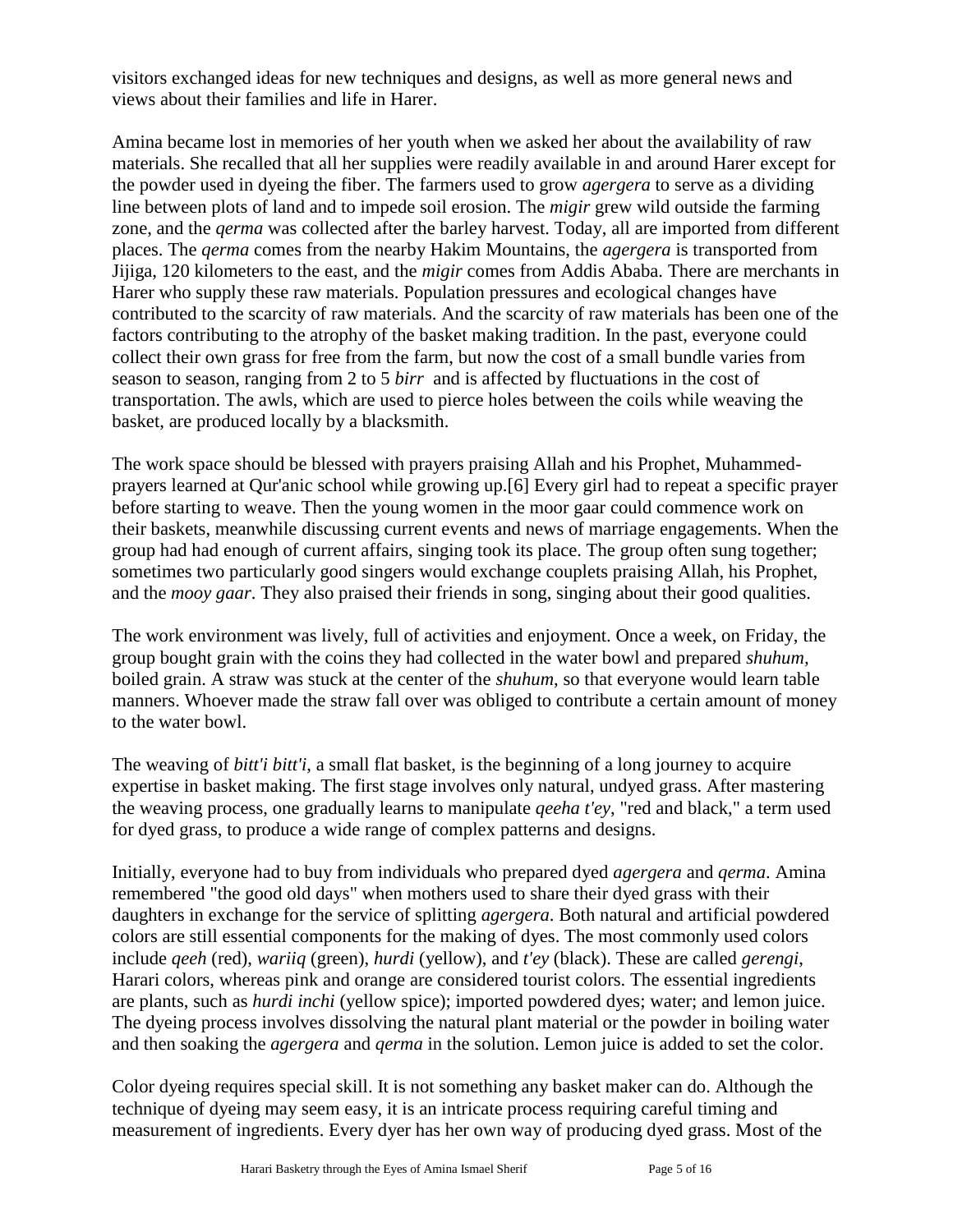time the techniques are kept secret by the specialists so that they can maintain an influence on the market. Today only one house in Harer specializes in dyeing basket fiber for market. However, there still are professional basket makers, like Amina, who prefer to do their own dyeing.

Different colors are combined to form patterns and designs of varying complexity. One starts with simple designs like the *uuf horda,* the "foot-print of a bird." More complex arrangements include *qut'ur fetah* (tie and release), *finch'iq* (splash), *fershi mahallaq* (coin), *gebre merfi* (slave needle), *meqnati* (belt), *bisaat'* (rug), and *mesob* (bread table).[7] Today there are more than twenty-five designs and patterns. Some of the designs are named after building and place names, such as Muhammed Ali *gar*, a building built inside the city walls by a wealthy Indian merchant (ca. 1910), and "Bombay," named for the textile of similar design that is imported from Bombay. Many of the design names refer to animals, like the previously mentioned *uuf harda* and also *adurru iin* (the eye of a cat) and *dokhon lanka* (the trunk of an elephant), etc.

To produce these designs Amina demonstrated the painstaking steps of counting coils and interweaving *agergera* and *qerma*. She adorns the *oot*, the "good" side of the basket, with *T'ihin,* refined weaving. *T'ihin* weaving is used to produce high-quality Harari baskets. The other type of weaving, called *toh toh*, or unrefined, is mainly used for tourist baskets. The *ari*, the "bad" side (inside), is the functional side of a Harari basket; the *oot*, with its iridescent *qerma*, is decorative.

Harari basket designs usually integrate geometric patterns of triangular, rectangular, and lozenge shapes. There are also zigzag patterns that imitate wavelike movement. Some of the basket makers have integrated calligraphy in their basket designs. Amina, for instance, has used both Arabic and Amharic letters in her baskets. Most of the inscriptions are either the personal names of owners or specific Qur'anic quotations.[8] Amina told us that there is room for creativity, for introducing new designs and patterns, but that the conservative demands of the market for traditional dowry baskets do not favor innovation. Thus the collective aesthetic values of the community in Harer have discouraged individual expression and creativity.

The six basic basket shapes may be classified as follows: flat circular, flat at the center and flaring out at the edge, triangular, rectangular, conical, and hemispherical. Before her wedding, every Harari girl must prepare the following baskets: one *gufta mudaay* (hairnet container), two *it'aan mudaay* (incense container), two *bissha mudaay* (chewing gum container), four *aflala uffa* (a conical lid), four *finjaan gaar* (a small lidded container), and six *sehna segaari* (a small plate) (plate. 2). Today some of the larger sets of baskets have been reduced to sets of two because of the high cost of baskets. Amina commented that the introduction of the modern school system, which requires a major time commitment, does not allow girls enough time to prepare the necessary items for their dowries. It used to take about a year to complete a set of dowry baskets. This situation has brought about the establishment of a new occupation: professional basket making. Today, in the city of Harer there are fewer than ten professional basket makers, who are responsible for producing almost all the dowry baskets. Each professional has her own specialty. Amina's specialty is the *aflala uffa*. Now, a girl's family must spend a substantial sum to acquire the baskets needed for marriage. In May 1993, Amina quoted us these prices:

gufta mudaay 1,000 birr bissha mudaay125 Birr it'aan mudaay 125 Birr

aflala uffa 250 Birr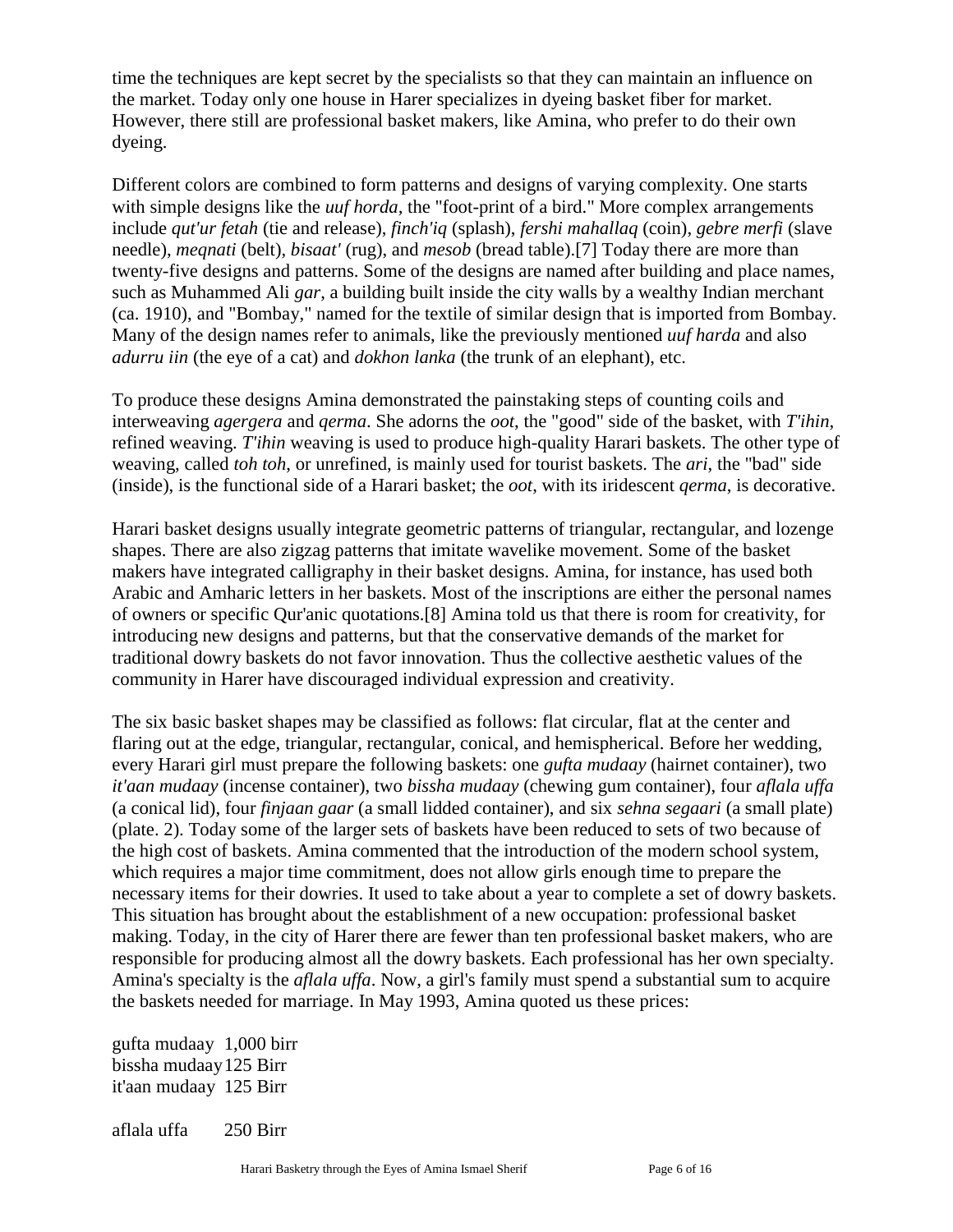finjaan gaar 225 Birr sehna segaari 250 Birr

This new trend has affected both the social and the symbolic significance of baskets, as well as the market for Harari baskets. Although it remains an important symbol of identity, the basket does not play the central role it used to. Nevertheless, a minimum standard is still maintained. Every bride must bring a minimal set of baskets to her marriage. The continued social import of baskets in Harer is manifest in a number of traditions. At the end of the honeymoon both the bridegroom's and the bride's relatives come together and compete in song. The bride's side mentions the quality of the baskets that the bride has made. It is therefore critical for pride's sake that every bride have some baskets.

Amina is known for the quality of her work. With an expert eye one can distinguish her work from that of other basket makers. Her skill may be appreciated by examining the *aflala uffa* that she makes - veritable works of art (fig. 3.7, plate. 2d). Those familiar with the art of basket making will know how difficult it is to coil a conical form and will appreciate the exquisite proportions and the perfect execution of the design patterns.

The income derived from basket making is not enough to live on but it is better than it used to be. The aphorism *Merfi niki weldim alaleka*, meaning "A piece of an awl does not raise a child," instructs one not to indulge in basket making as the sole means of making a living. Producing baskets should supplement one's primary mode of subsistence; one should never rely on it as a primary source of income. Amina was forced to stay at home when she became responsible for caring for her blind mother. Her limited mobility influenced her decision to become a professional basket maker. Amina spends roughly five hours a day working on baskets. She told us that her income is barely enough to survive. It takes a lot of time to produce a *t'ihin* basket. The traditions of production have changed over the last twenty years. The impact of the last regime (i.e., the Derg) on social organization was devastating. One casualty was the *mooy gaar*. The group effort has been replaced by the individual effort.

Most of Amina's baskets are used within Harari society. She does not involve herself with tourist-oriented basketwork. The main reason she has avoided the tourist market is because there is better remuneration for commissioned dowry baskets. Only the best basket makers, like Amina, receive these commissions. The less-skilled basket makers focus most of their production on less-demanding tourist baskets. The demand for Amina's baskets is both local and international. These days, many Hararis living abroad in Europe, North America, and Australia commission their dowries. The introduction of international currencies has substantially inflated the cost of baskets.

A standard Harari house has one living room, called a *gidiir gaar*, with five raised seats (plate 3).[9] These seats signify social hierarchy. The seat immediately to the right of the entrance is called *amir nedeba*; it is the place reserved for the owner of the house or for an *alim* (a learned person). The second seat is *gidiir nedeba*; it is for the elderly. The third is *sutri nedeba*, which functions as a bed for the owner of the house. The *t'it nedeba* and the *gebtiher nedeba* are seats for ordinary people. Traditionally, almost the entire wall surface was covered with basketwork and wooden bowls. Today most *gidiir gaar* also contain enamelware hanging on the same walls, often interspersed with the more traditional baskets and wooden bowls. The different niches serve as bookshelves and cupboards.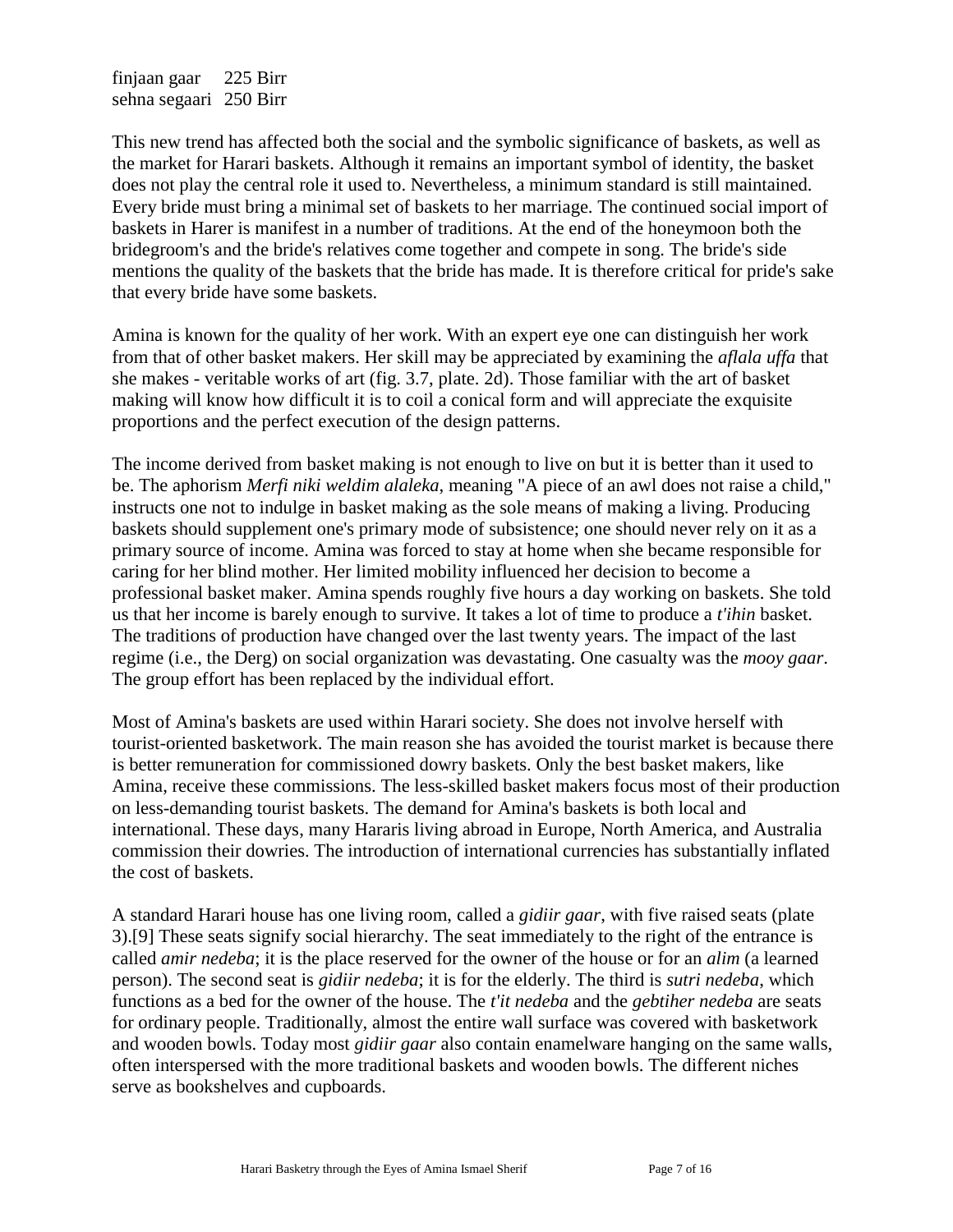Formerly, every Harari woman was supposed to know basket arrangement - if she did not, she could be bitterly criticized. A wife who did not possess this knowledge was considered a *busetti,* "a careless or lazy woman." Every basket has a specific place on the wall. If it is hung in the wrong spot, its symbolic meaning might be confused. One never sees a *lemat* (a large flat basket) hung from a pillar, or a *hamaat moot* (mother-in-law's basket) in the place reserved for the *ukhaat moot* (a bread basket). The presence of a *hamaat moot* in a house indicates that a son has been married, and it must be hung in a specific location to signify this important event.

The role of basketry in Harari society is threefold: utilitarian, decorative, and symbolic. Utilitarian baskets like *ukhaat moot*, *afutu,* and *sugud* are made in Oromo communities near Harer and bought in the Harer market. They are made using simple coiling techniques and are devoid of any decorative pattern. The *ukhaat moot*, the bread basket, has been replaced by inexpensive Chinese enamelware. But some women still prefer to use the basket, especially when they take bread to a house that is in mourning. The *afutu*, or sieve, is also being replaced by plastic or metal sieves. The sugud, a special container for grain measurement, might remain as a utilitarian basket for some time because it represents a specific unit of measure.

Harari basketry also serves a decorative role in the Harari house. This function has been affected by the recent introduction of factory-made cement. Many Harari house walls are now plastered with cement, which makes them difficult to pierce for basket hanging. Nevertheless, some of the essential dowry baskets have not lost their decorative function; they are displayed in other contexts, for instance, on tables.

The third role of Harari baskets involves their symbolic significance in rites of passage. Here also the new wave of cultural change has affected the importance of these baskets. Each decorated Harari basket used to play a pivotal role in important social events like the birth of a child or a marriage, but now traditional rituals associated with these events are giving way to modern ones and this has had an impact on the production of most types of baskets. The only basket that continues to maintain a special social significance is the *hamaat moot*, or mother-inlaw basket. Every mother-in-law still expects this basket from her daughter-in-law. In the past, the daughter-in-law would make this piece during the first year of marriage, but now professional basket makers have started producing this beautiful basket. Mothers-in-law still carry bread for social events in the *hamaat moot*, denoting that they are on good terms with their daughters-in-law.

The future of Harari baskets is uncertain. Amina is now primarily producing the baskets required for the dowry, and some of her friends specialize in *hamaat moot,* but no one has taken responsibility for the larger baskets such as the *lemat* (a flat basket), *waskembaay* (a conical basketry lid), and *le'ay mooreja* (a basketry plate used as a cover for another basket). They certainly will soon disappear. Nevertheless, there is reason to hope that the tradition of Harari basket making will be sustained by the next generation. Amina's daughter Munira Ahmed is an excellent example of this hope (fig. 3.6). When we worked with Amina in 1993, Munira was seventeen, and already she was a skilled basket maker and adept at making all of the baskets that form a bride's dowry. Perhaps young women like Munira will sustain this magnificent tradition.

 $=$   $-$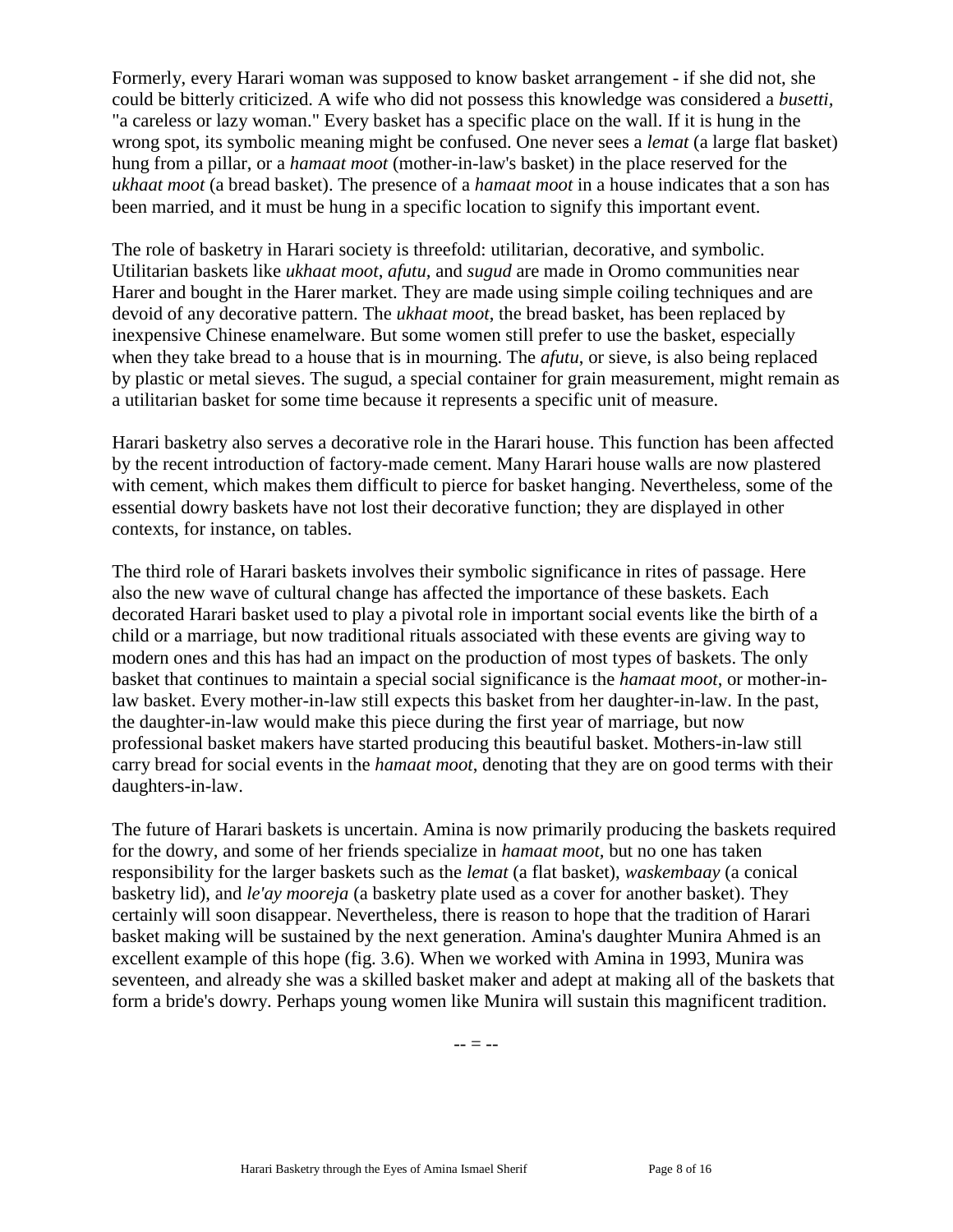## **Acknowledgements:**

At the top of my acknowledgment list I must mention Amina Ismael Sherif,. who willingly provided much information about Harari basketry. Next on the list comes Fatuma Ibrahim Getu, who filled in the gaps.

Amatulah Ibrahim (Fatuma's mother) and Munira Ahmed (Amina's youngest daughter) also contributed by providing their knowledge of basketry from two perspectives, that of an old woman and that of a young girl.

And finally, I thank the Harari historian Abdulmuhaimin Abdunasir for sharing with me his unpublished manuscript, an important document that sheds light on the historical songs and sayings concerning baskets.

**Notes for:** Chapter 3. Harari Basketry through the Eyes of Amina Ismael Sherif

- 1. My own research has revealed that Hecht may be overstating this quality of exclusivity; this issue is discussed at greater length below.
- 2. The symbolic value of this cone-shaped basket has been forgotten and its utilitarian purpose is unknown. We can suggest a couple of possibilities. It may represent a pre-Islamic phallic symbol, like the wooden *kelecha* (a symbol of authority) of the Oromo. Or perhaps, in an Islamic context, it could represent the minaret of a mosque.
- 3. Dire Dawa, a large city with close historical ties to Harer, is located 55 kilometers northwest of Harer.
- 4. Daughters, until marriage (i.e., until they acquire their own land), work on their mother's land.
- 5. In 1993 a birr was equivalent to US.\$.20.
- 6. Most girls used to attend Qur'anic schools until they reached the age of puberty. Today this traditional mode of education has been replaced by state-sponsored schools that include Islamic education through the eighth grade.
- 7. Hecht 1992 provides color illustrations of some of these patterns.
- 8. E.g., *mashala* (praise to God), *nafatahana* (we have opened up to you).
- 9. See the detailed diagram of a Harari *gidiir gaar* that is reproduced in Hecht 1992: 21, Fig. 3. I originally drew this diagram for Hecht. It accurately identifies the key features of the living room, with the exception of various sitting areas. Information about these areas is given in the present essay.

References cited in the text: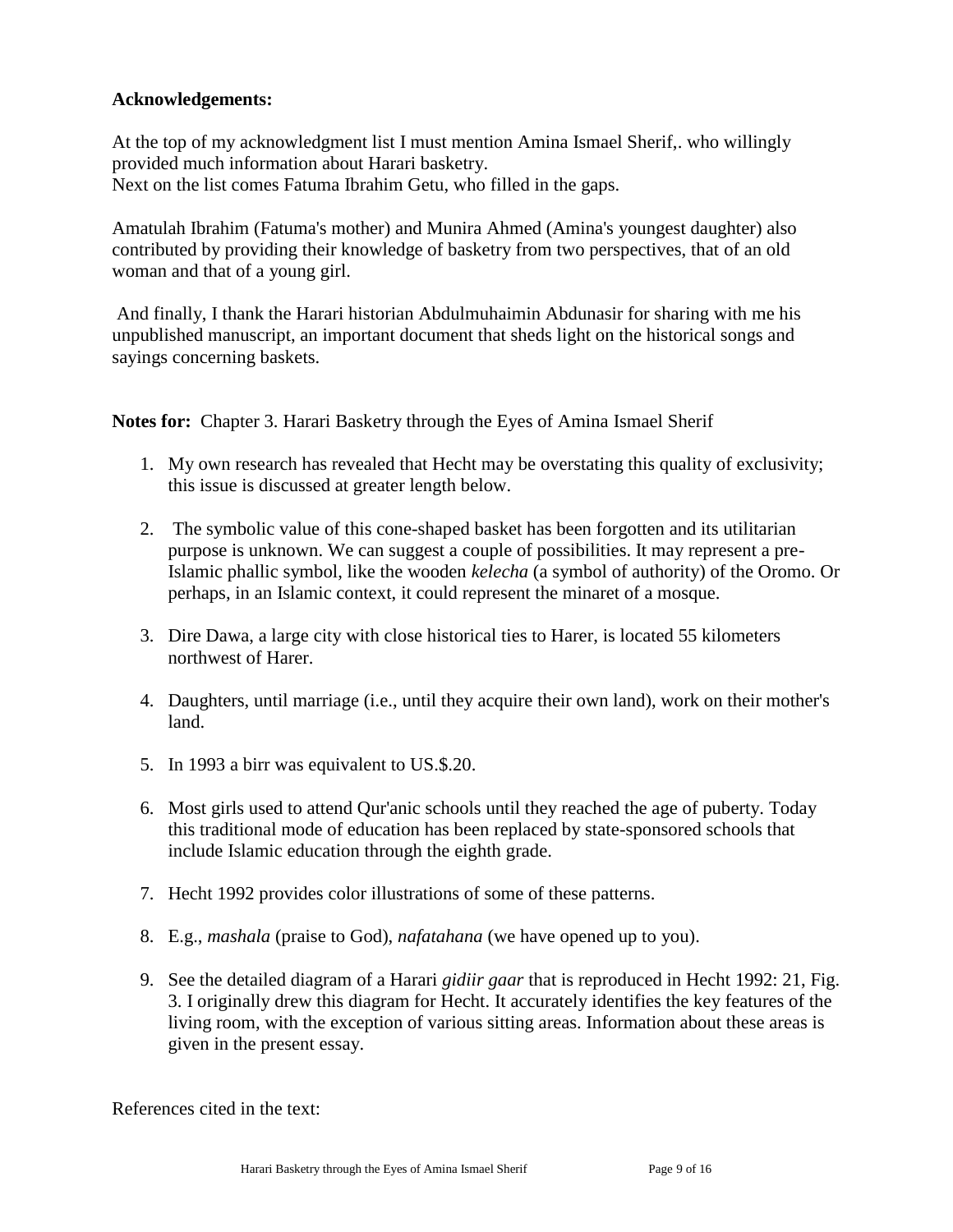Buchholzer, J.; "The Land of Burnt Faces" Translated by M. Michael London, Arthur Baker

Hecht, Elisabeth-Dorothea, "Basketwork of Harar" African Study Monographs, Supplement # 18 p. 1-39

Mohammed, Duri, "The Mugads of Harar", Bulletin of the Ethnology Society #4, p.15-19



**Figure 3.1** Amina Ismael Sherif weaving a basket.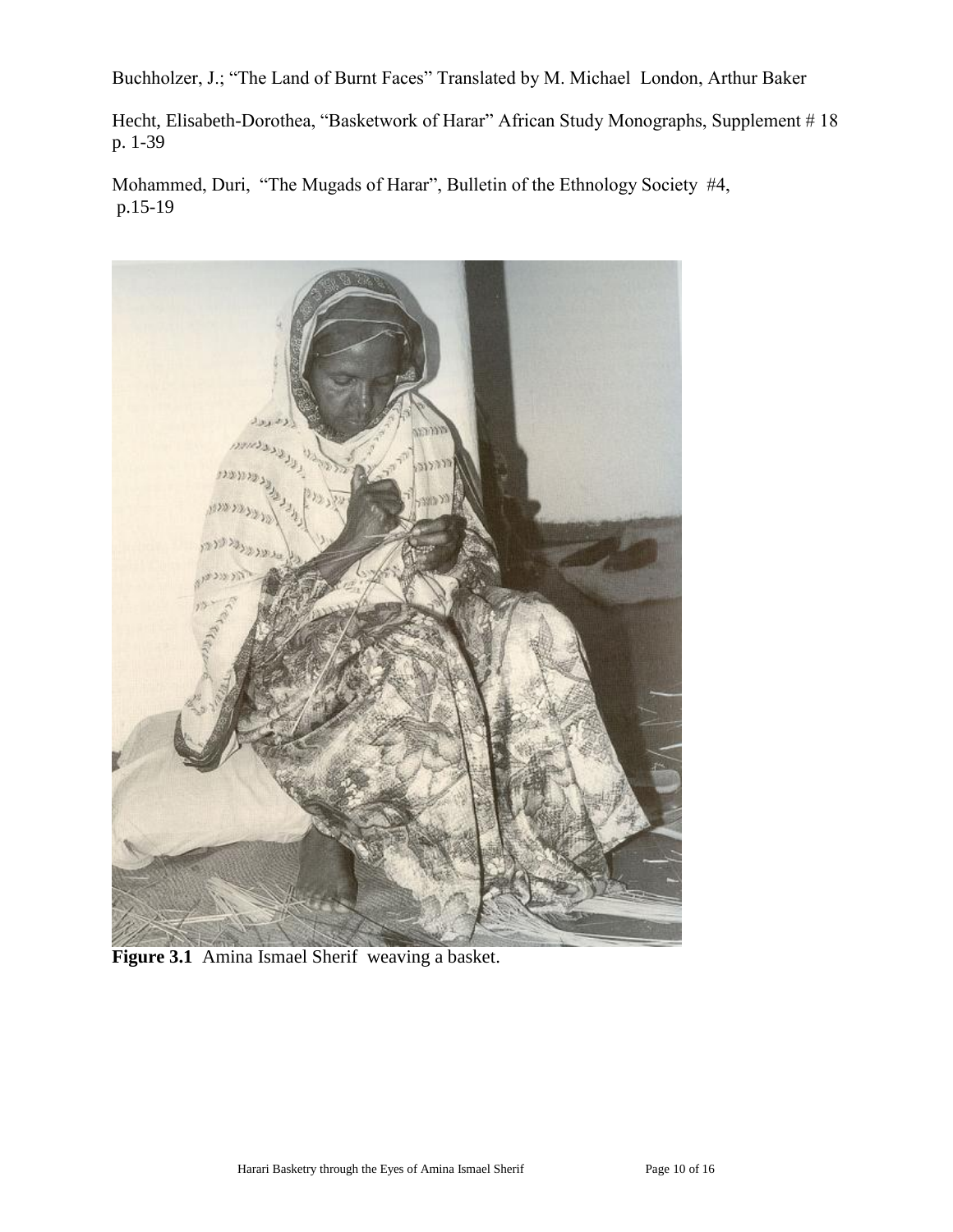

**Fig. 3.2** View of the city of Harer from the South.



**Fig. 3.3** One of the 5 gates to the old walled city of Jugal, commonly known as Harer.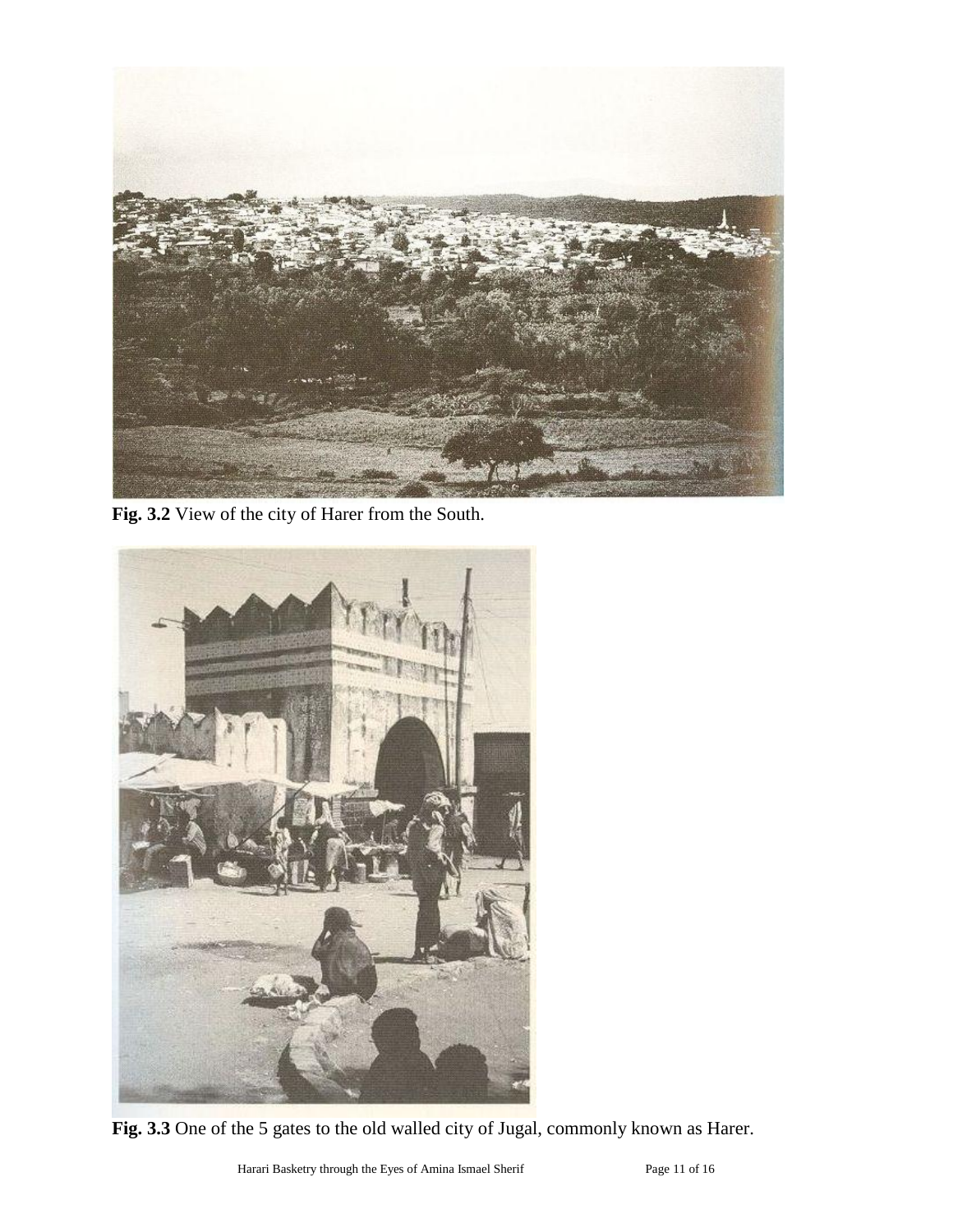

**Fig. 3.4** Typical street inside the walls of the old city



**Fig. 3.5** The gidiir gaar, or living room, of a well-to-do Harari family.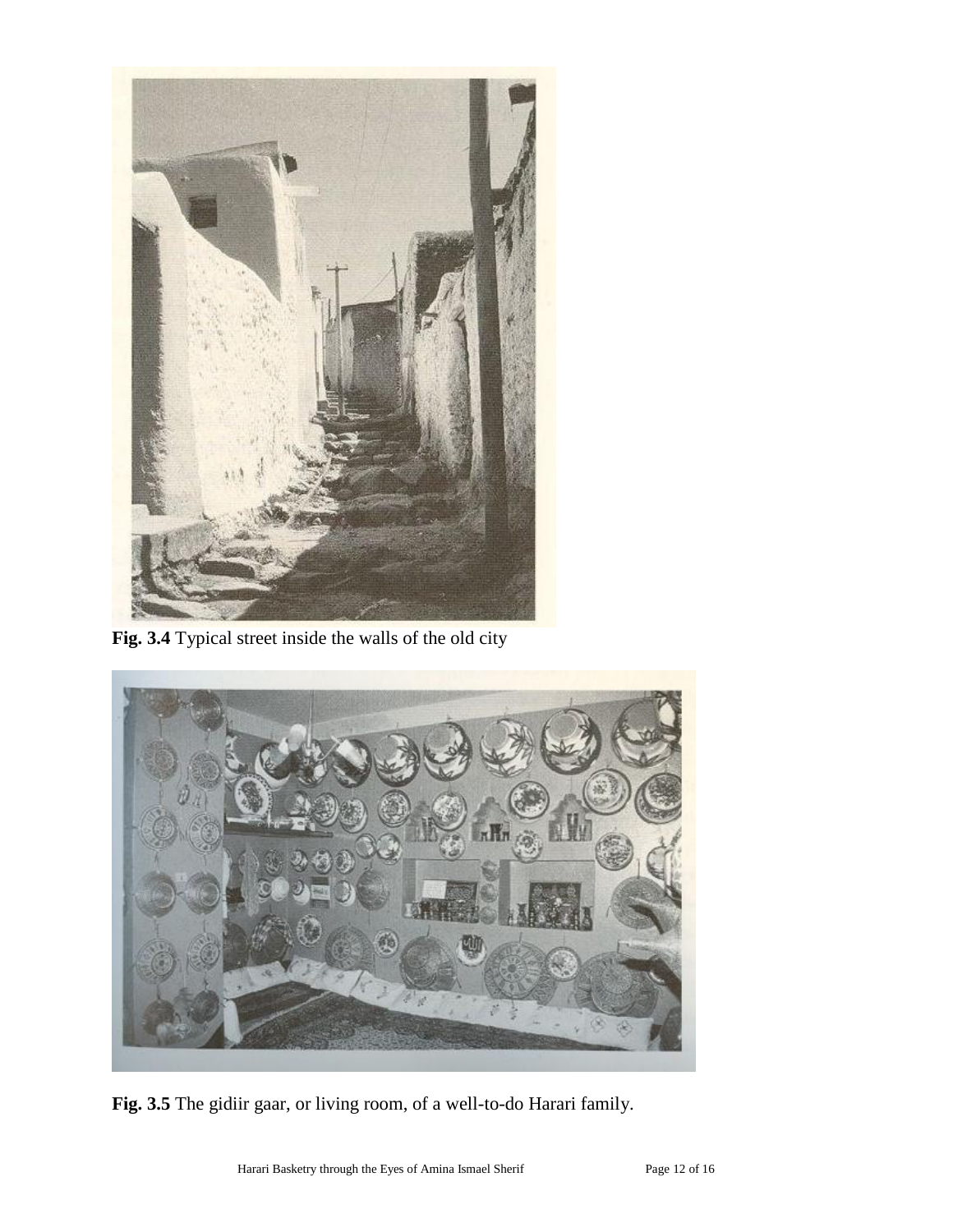

**Fig. 3.6** Amina and her youngest daughter, Munira Ahmed. Weaving baskets. Note the various grasses on the floor in front of the women.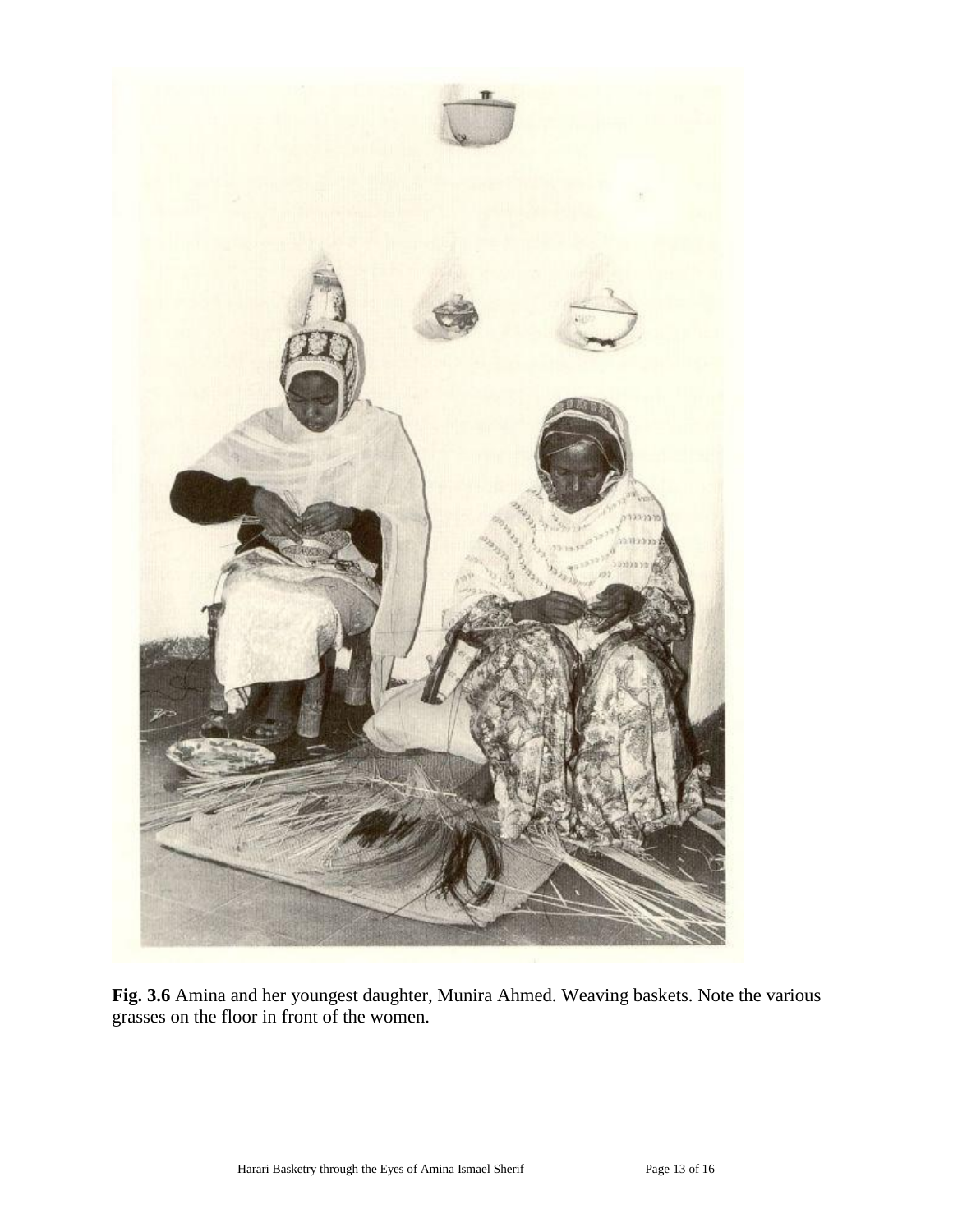

**Fig. 3.7** Close-up of Amina beginning to weave an aflala uffa.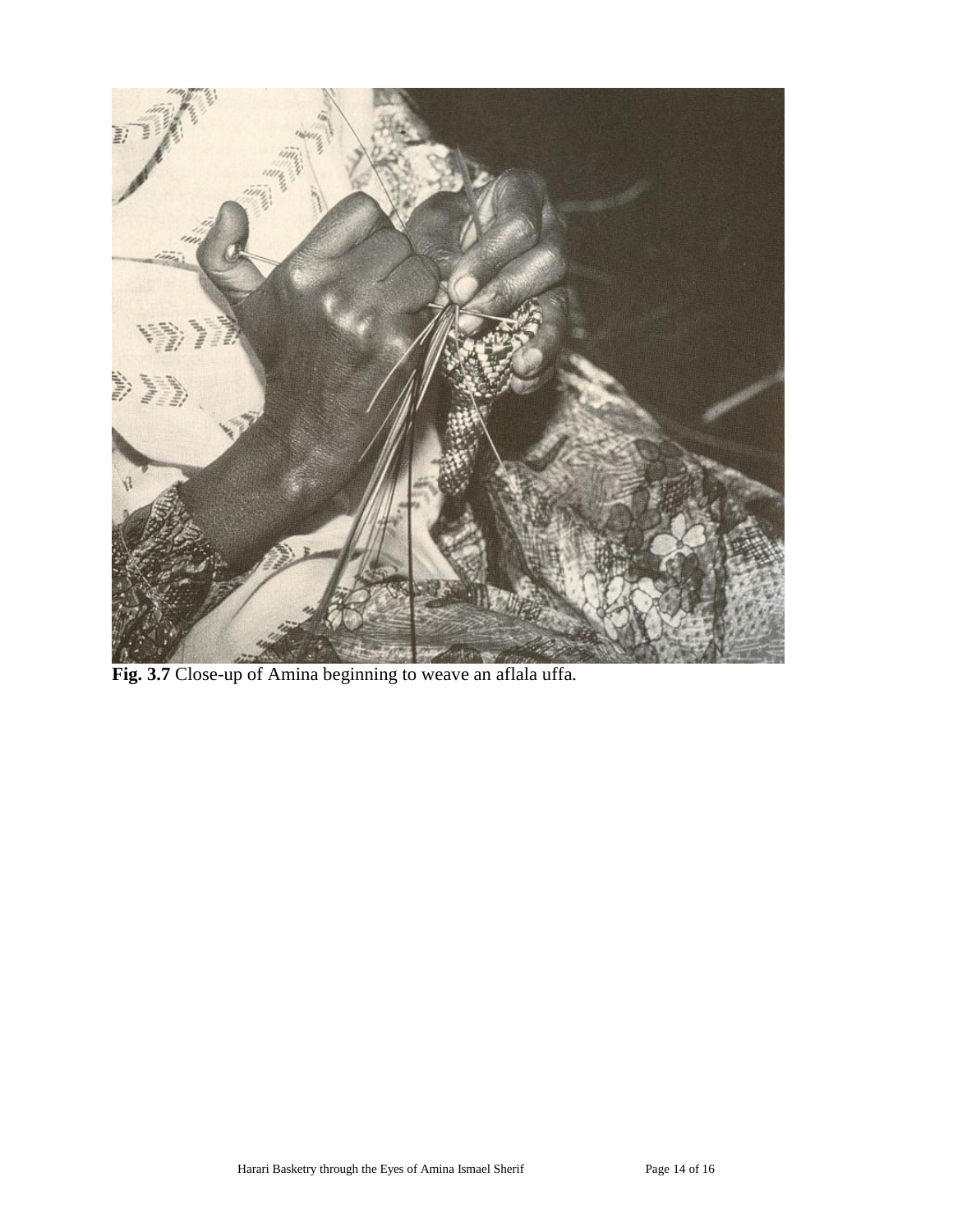